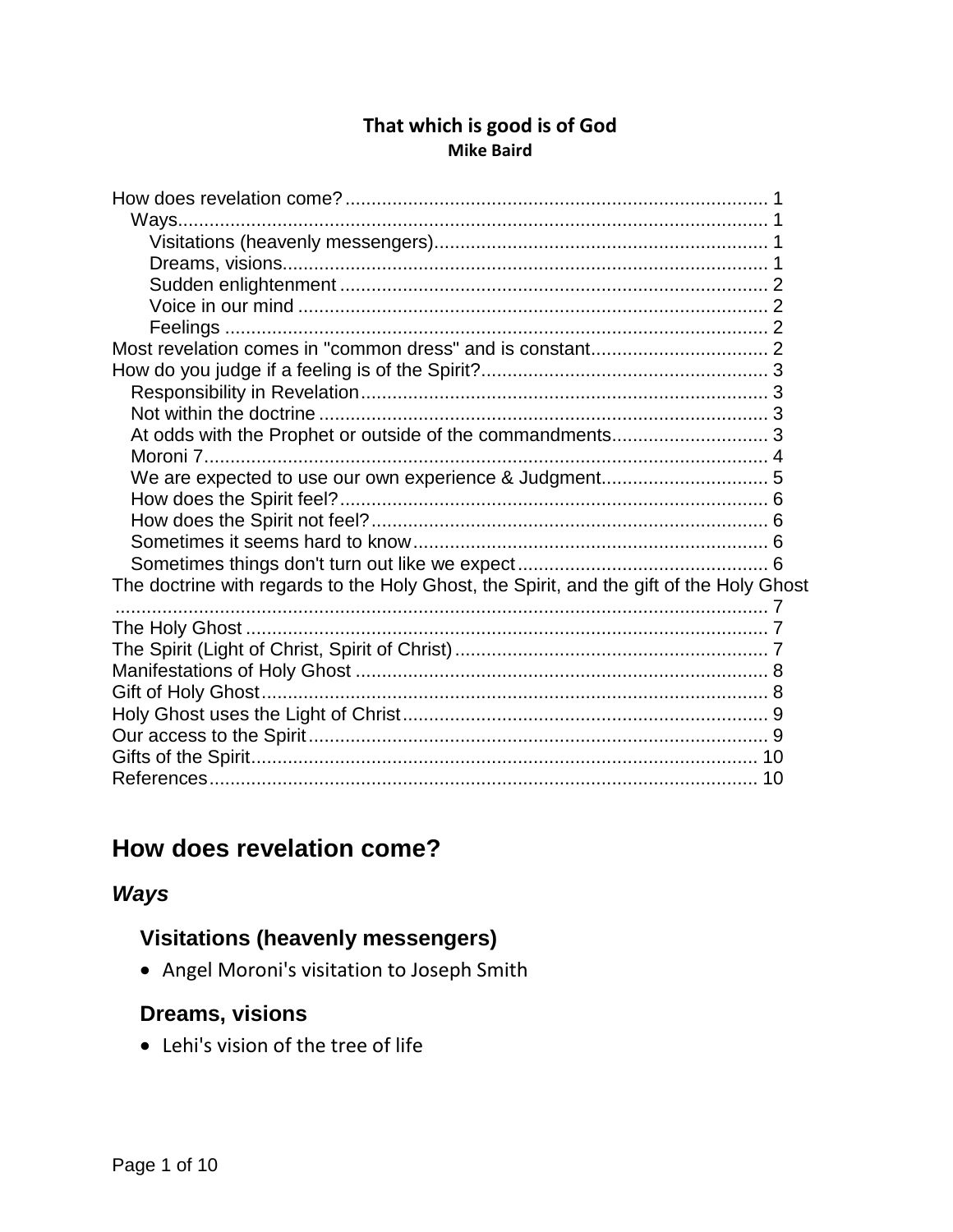### <span id="page-1-0"></span>**Sudden enlightenment**

- Oliver Cowdery
	- D&C 6:14-15 "Behold thou hast inquired of me and I did enlighten thy mind"

### <span id="page-1-1"></span>**Voice in our mind**

• Fnos  $1:10$ 

"And while I was thus struggling in the spirit, behold, the voice of the Lord came into my mind again"

• President Marion G Romney (speaking of Enos) "This is a very common means of revelation. It comes into one's mind in words and sentences. With this medium of revelation I am personally well acquainted." (April 1964 Conference Report, pg 124)

### <span id="page-1-2"></span>**Feelings**

• Boyd K Packer

"We do not have the words (even the scriptures do not have words) which perfectly describe the Spirit. The scriptures usually use the word voice, which does not exactly fit. These delicate, refined spiritual communications are not seen with our eyes nor heard with our ears.… It is a voice that one feels more than one hears…." (A Watchman on the Tower , pg 279)

• 1 Nephi 17:45

"… he hath spoken unto you in a still small voice, but ye were past feeling, that ye could not feel his words"

### <span id="page-1-3"></span>**Most revelation comes in "common dress" and is constant**

• Boyd K Packer

"I have come to know that inspiration comes more as a feeling than as a sound." (A Watchman on the Tower , pg 279)

• President Spencer W Kimball

"Some have no ear for spiritual messages…when they come in common dress…Expecting the spectacular, one may not be fully alerted to the *constant* flow of revealed communication **"**(Teachings of Spencer W Kimball, p. 457)

- My personal observation:
	- I have noticed that revelation is there if I but look
	- Feelings are the "common dress" method of revelation
	- President Dalton when I was made Bishop "trust your feelings"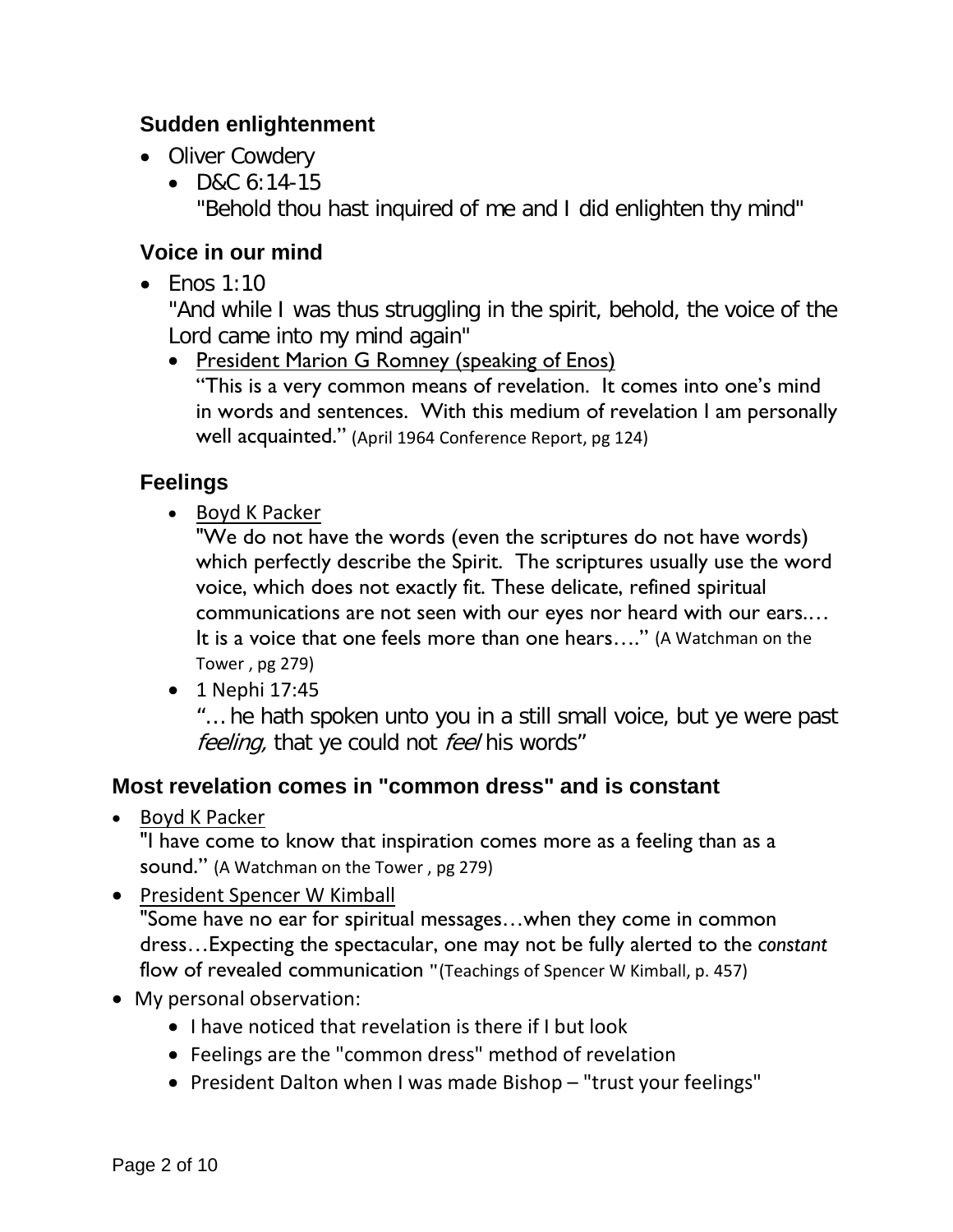• We need to learn how to recognize revelation

## <span id="page-2-0"></span>**How do you judge if a feeling is of the Spirit?**

- 3 easy tests to eliminate if not from God
- "plain as dark and light" way to judge of from God or Satan
- Then there are harder situations
	- Choices between multiple "good"
	- Choices where there is no clear good or evil
	- Choices where we are expected to use our own judgment

### <span id="page-2-1"></span>*Responsibility in Revelation*

- If outside of my circle of responsibility then it is clearly not revelation from God
	- D&C 42:11
	- Bishop Baird will not receive revelation for the Murray Hill Ward

### <span id="page-2-2"></span>*Not within the doctrine*

- If at odds with established church doctrine then it is not from God
	- Bishop Baird will not receive revelation to change tithing for Cooper Mt Ward members to mean 10% of what's left in your bank account at the end of the month

### <span id="page-2-3"></span>*At odds with the Prophet or outside of the commandments*

- If it is at odds with the guidance of the Prophet is not from God
	- Bishop Baird is not going to receive revelation that it is OK to have tattoos or to take illegal drugs
	- There are no "exception clauses" for teenagers
- If it is against a commandment of God then not from God
	- Bishop Baird is not going to receive revelation that I don't need to pay tithing or that the law of chastity doesn't matter.
	- Rarely if ever will we be asked to step out of bounds
		- Nephi & Laban example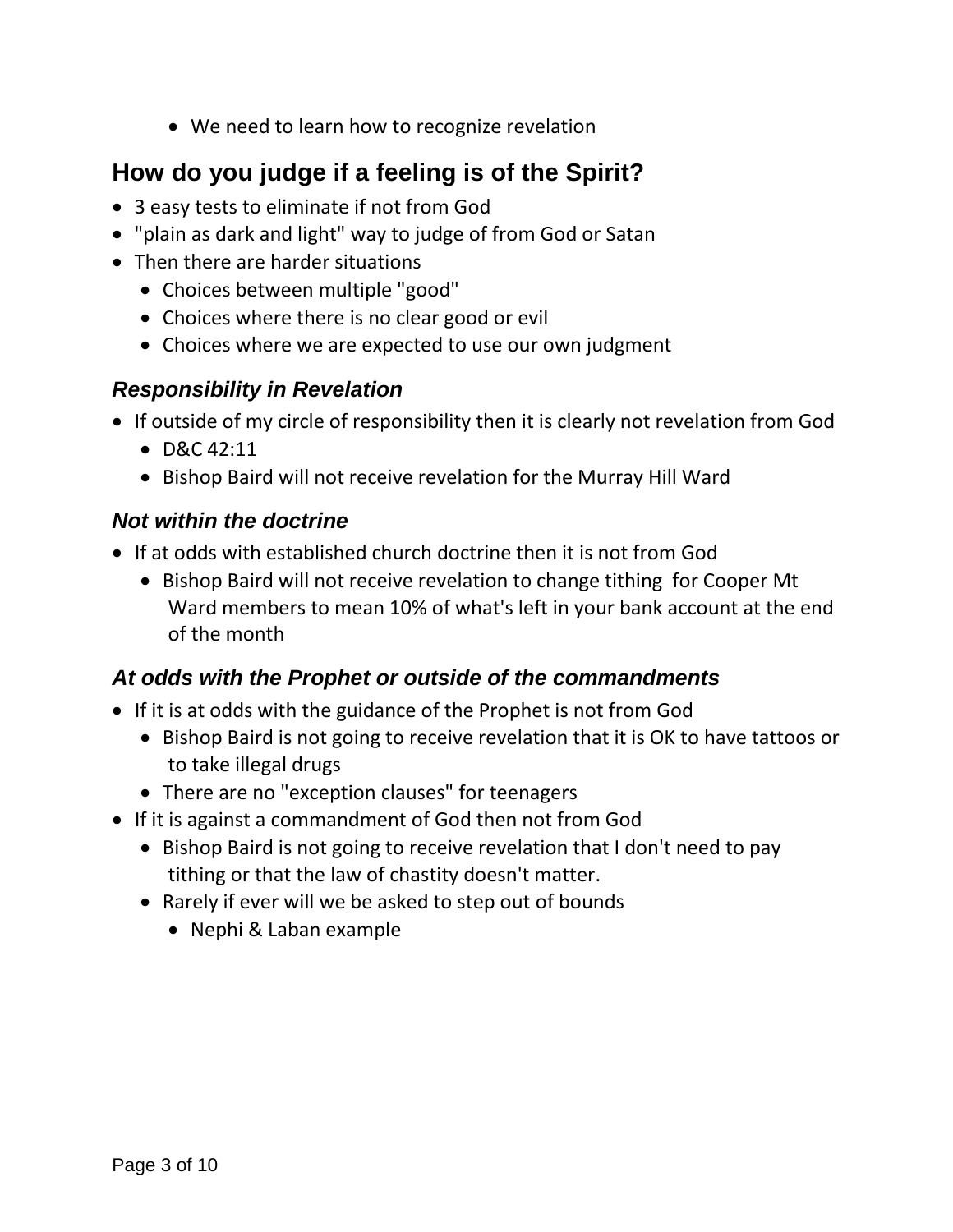### <span id="page-3-0"></span>*Moroni 7*

- Moroni 7:12-18
	- $\bullet$  v12
		- Alma 5:40 (Amulek) Whatsoever is good...
		- Anything?
		- What does that mean about those things outside of our church
		- What about in places where they don't know of God & Christ?
		- How then do we know good from evil? (verse 16)
	- $\bullet$  v13
		- 2 Nephi 33:10 (Nephi) Words of Christ ...
		- We can know the words of Christ lead us to good
	- $\bullet$  v14
		- Isaiah 5:20 (2 Nephi 15:20) Woe unto those....
		- What are ways that we call good evil and evil good?
		- Why?
	- $\bullet$  v15
		- If the way is plain then how come we might error?
	- $\bullet$  v16
		- Review section on Doctrines of the Spirit, Holy Ghost and Gift of the Holy Ghost
		- D&C 84:45-47 Spirit enlighteneth every man
		- D&D 88:7-13 Light of Christ
		- As members we have the gift of the Holy Ghost a higher endowment of the Spirit
		- •
	- $\bullet$  v17
	- $\bullet$  v18
		- Alma 41:12-15 restoration
- Examples
	- Henry B Eyring

"The warning not to judge what is of God to be evil nor what is from the devil to be good is a helpful caution to those of us who would help the young learn to choose the right. They will see some choices as good, or at least neutral, which we may see at first as evil. Before we begin to force a choice with what authority we may have, it will be wise to apply the test found in Moroni ourselves. More than once I have been restrained and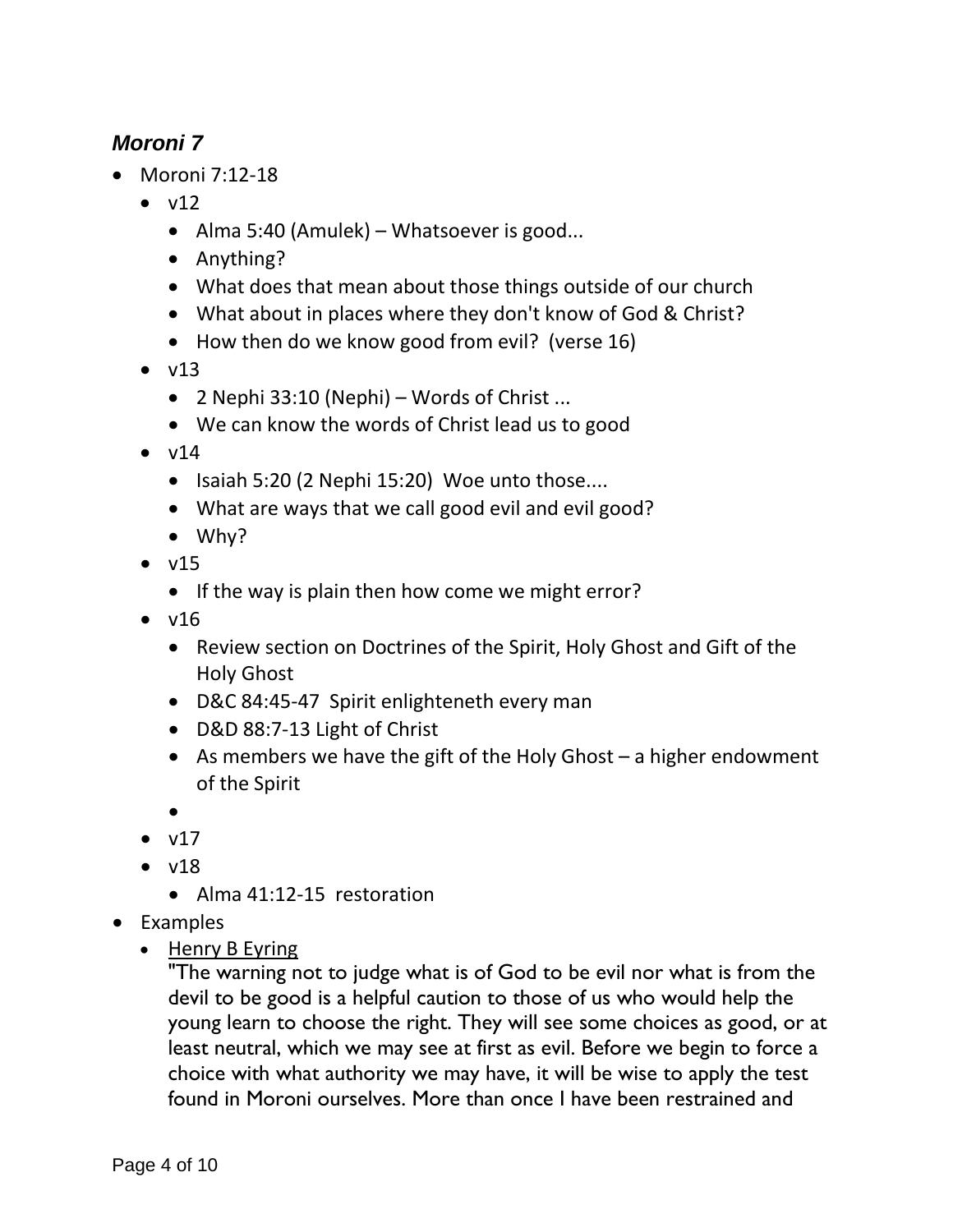more than once I have been energized to action by those practical rules. What I at first thought was evil became clear to me as being neutral. And what I had thought was neutral was revealed to me as inviting to do evil. And when the teenager knew I would apply the test myself in humility, it was more likely that they would try the test for themselves." (Henry B. Eyring, "A Life Founded in Light and Truth," Ensign, July 2001, 6)

#### <span id="page-4-0"></span>*We are expected to use our own experience & Judgment*

- Trivial matters Use our own experience & judgment
	- Dallin H Oaks

" Similarly, the Spirit of the Lord is not likely to give us revelations on matters that are trivial. I once heard a young woman in testimony meeting praise the spirituality of her husband, indicating that he submitted every question to the Lord. She told how he accompanied her shopping and would not even choose between different brands of canned vegetables without making his selection a matter of prayer. That strikes me as improper. I believe the Lord expects us to use the intelligence and experience He has given us to make these kinds of choices." ("Revelation," New Era, Sept. 1982, 38)

- Many choices we know what to choose
- Our feelings will let us know
- If it is important the Spirit will guide us
	- We have the gift of the Holy Ghost
		- Our feelings will let us know
	- Boyd K Packer

"We should go about our life in an ordinary, workaday way, following the routines and rules and regulations that govern life.… [These] are valuable protection. Should we stand in need of revealed instruction to alter our course, it will be waiting along the way as we arrive at the point of need." (A Watchman on the Tower , pg 279)

• Dallin H Oaks

"If the choice is important for reasons unknown to us, such as the ... choice between two cans of vegetables when one contains a hidden poison, the Lord will intervene and give us guidance. Where a choice will make a real difference in our lives—obvious or not—and where we are living in tune with the Spirit and seeking its guidance, we can be sure that we will receive the guidance we need to attain our goal. The Lord will not leave us unassisted when a choice is important to our eternal welfare." ("Revelation," New Era, Sept. 1982, 38)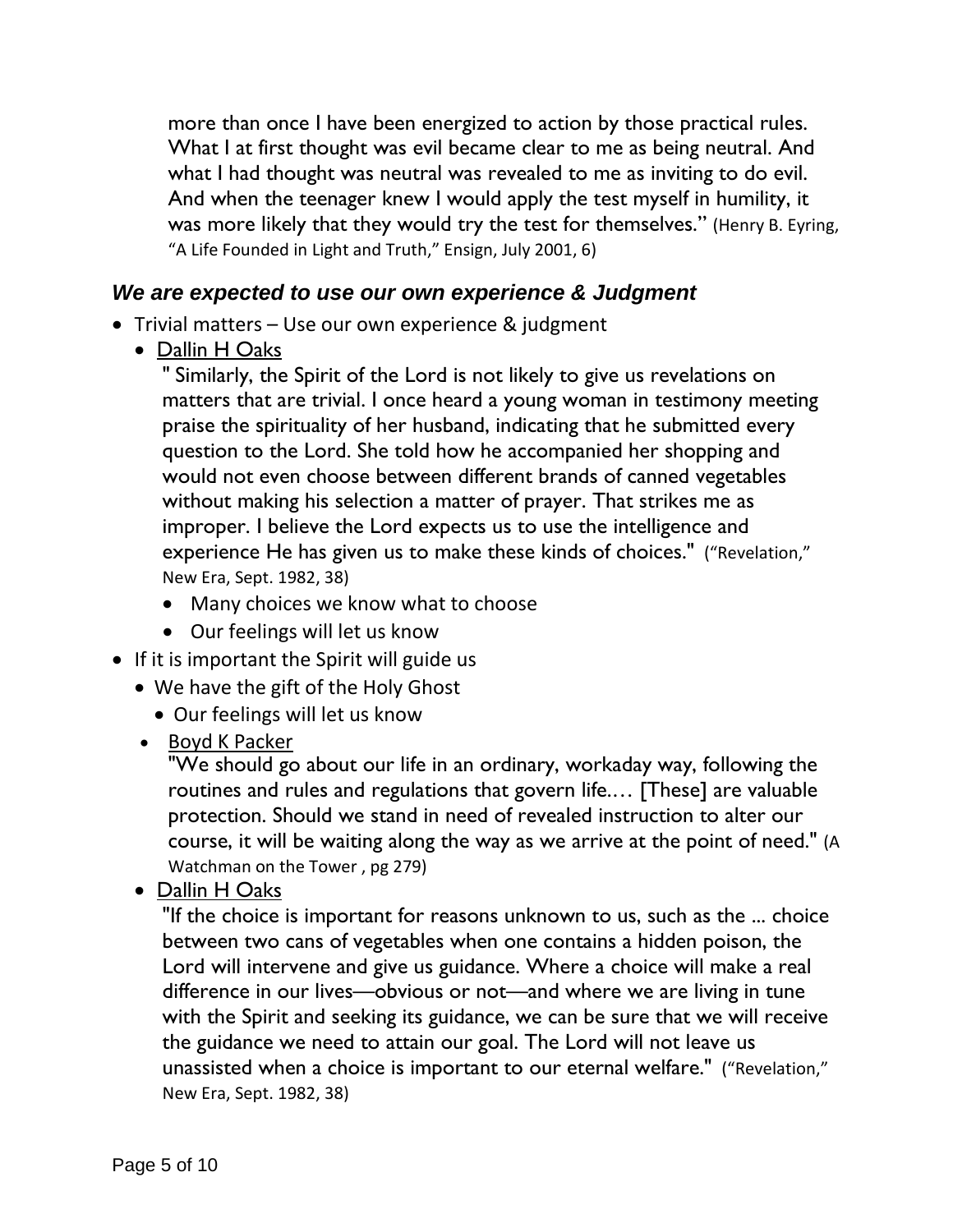• Summary: We should make choices using our judgment and experience but should be constantly be "listening" for the Spirit to give us guidance

#### <span id="page-5-0"></span>*How does the Spirit feel?*

- Words to describe "right"
	- Centered
	- Settled (President Dalton)
	- Peace, calm
	- Harmony
	- Resonates with my spirit

#### <span id="page-5-1"></span>*How does the Spirit not feel?*

- Words to describe "wrong"
	- stirred up (what was Satan always doing to the Lamanites)
	- unsettled
	- anger, strife
	- sensual
	- Off key
	- Dissonance with my spirit

#### <span id="page-5-2"></span>*Sometimes it seems hard to know*

- How do I separate the natural feelings of anxiety from "stirred up"?
	- Example of buying a house
	- "Trying on shoes test"

#### <span id="page-5-3"></span>*Sometimes things don't turn out like we expect*

- What about when I feel that I've followed the Spirit and things do not turn out the way I thought?
	- Sometimes we begin to doubt ourselves
	- D&C  $6:22 23$ 
		- "... Did I knot speak peace to your mind concerning the matter?.."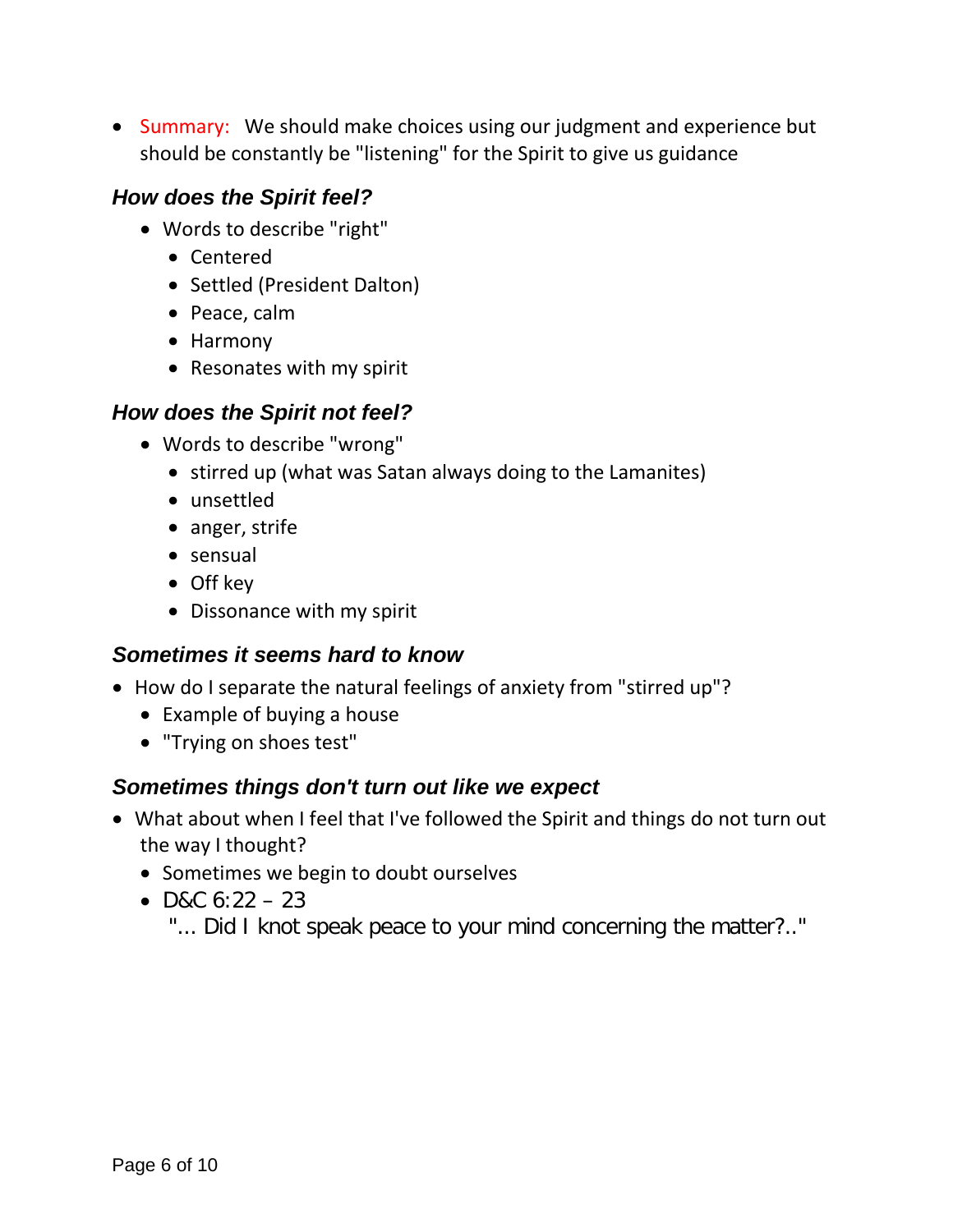## <span id="page-6-0"></span>**The doctrine with regards to the Holy Ghost, the Spirit, and the gift of the Holy Ghost**

## <span id="page-6-1"></span>**The Holy Ghost**

- 3rd Member of the Godhead
- Personage of Spirit (D&C 130:22)
- Referred to as "He" not "it" (John 14:26, John 15:26)
- One place at one time
	- Joseph Fielding Smith:

" President Joseph F. Smith has expressed it thus: "The Holy Ghost as a personage of Spirit can no more be omnipresent in person than can the Father or the Son... " (Doctrines of Salvation, 1: 41.)

- Holy Ghost and Light of Christ different (Joseph Fielding Smith, Answers to Gospel Questions, 5:137)
- Holy Ghost and gift of Holy Ghost different (Teachings of the Prophet Joseph Smith, pg, 199)

# <span id="page-6-2"></span>**The Spirit (Light of Christ, Spirit of Christ)**

- Impersonal ("it" not "He")
- Emanates from God (D&C 88:12).
- This is the light "which is in all things, which giveth life to all things" (D&C 88:13).
- "giveth light to every man that cometh into the world" (D&C 84:46)
- The prophet Mormon taught that "the Spirit of Christ is given to every man, that he may know good from evil" (Moro. 7:16; see also Moro. 7:19; 2 Ne. 2:5; Hel. 14:31)
- The Light of Christ enlightens and gives understanding to all men (D&C 88:11).
- Law by which all things are governed (D&C 88:13).
- Bruce R McConkie:

"It is the agency of God's power; it is the means and way whereby "he comprehendeth all things," so that "all things are before him, and all things are round about him." It is the way whereby "he is above all things, and in all things, and is through all things, and is round about all things." Because of it, "all things are by him, and of him, even God, forever and ever." ("D&C 88:6-13, 41.)" (A New Witness for the Articles of Faith, pg 257-8.)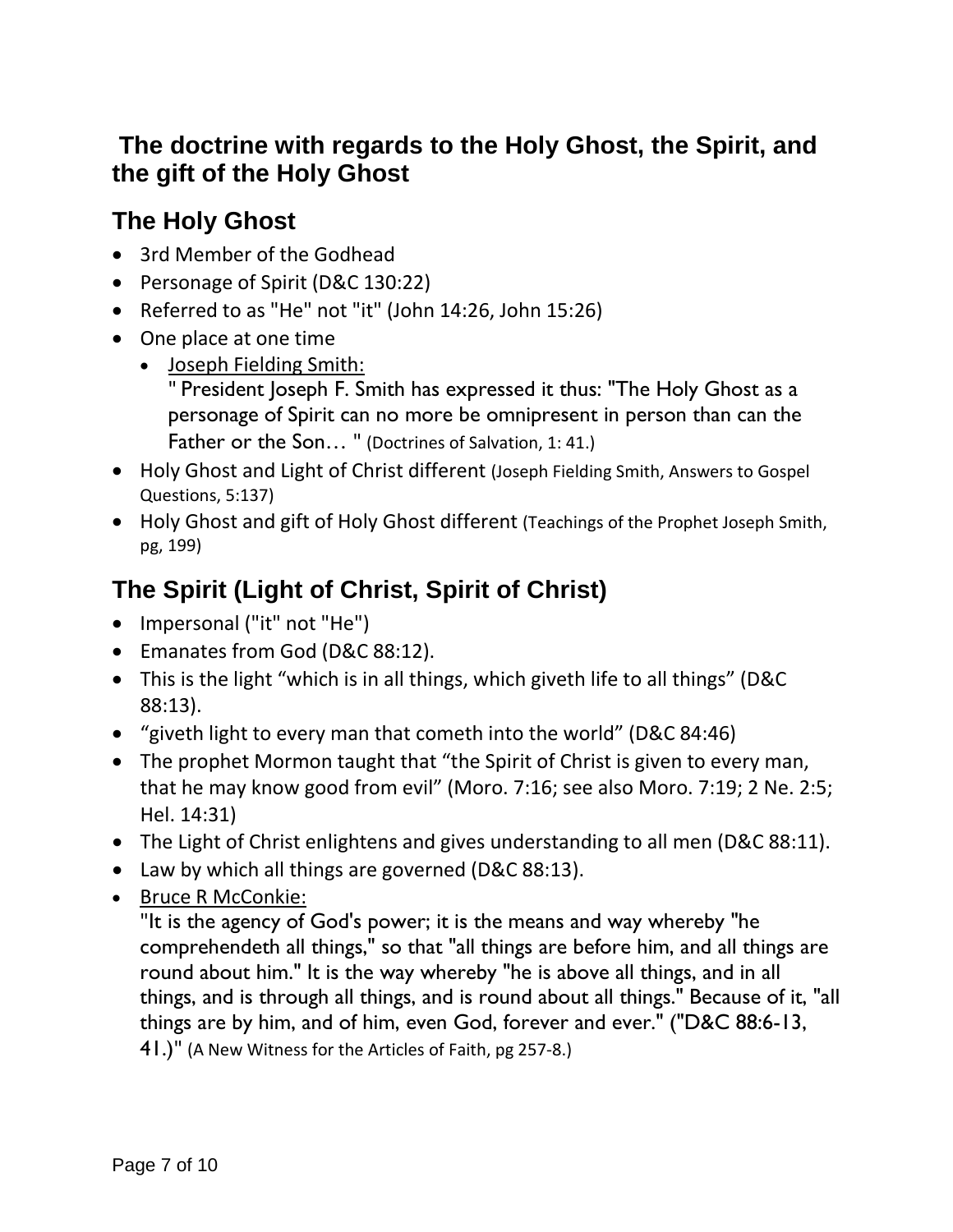## <span id="page-7-0"></span>**Manifestations of Holy Ghost**

- In contrast to the Spirit, a manifestation of the Holy Ghost is more focused
- This manifestation is given to acquaint sincere seekers with the truth about the Lord and his gospel
	- Moroni 10:4

Moroni promises that when we study the Book of Mormon and seek to know whether it is true, sincerely and with real intent, God will "manifest" the truth of it unto us, "by the power of the Holy Ghost" (Moro. 10:4)

 $\bullet$  Ether 4:11

"He that believeth these things which I have spoken, him will I visit with the manifestations of my Spirit, and he shall know and bear record. For because of my Spirit he shall know that these things are true"

- These manifestations are available to everyone
	- 2 Ne. 26:13

The Savior "manifesteth himself unto all those who believe in him, by the power of the Holy Ghost; yea, unto every nation, kindred, tongue, and people" (2 Ne. 26:13)

# <span id="page-7-1"></span>**Gift of Holy Ghost**

- The gift of the Holy Ghost is more comprehensive
- The gift of the Holy Ghost includes the right to constant companionship, that we may "always have his Spirit to be with [us]" (D&C 20:77)
- McConkie Lightning analogy
	- What does that mean?
		- One way to look at it is an extra portion of the Spirit
			- John Taylor:

" we have something more than that portion of the Spirit of God which is given to every man, and it is called the gift of the Holy Ghost, which is received through obedience to the first principles of the Gospel of Christ, by the laying on of hands of the servants of God." (Gospel Kingdom, pg 43)

- Testimony
- Sanctification (cleansing)
- Revelation
- Healing
- Prophecy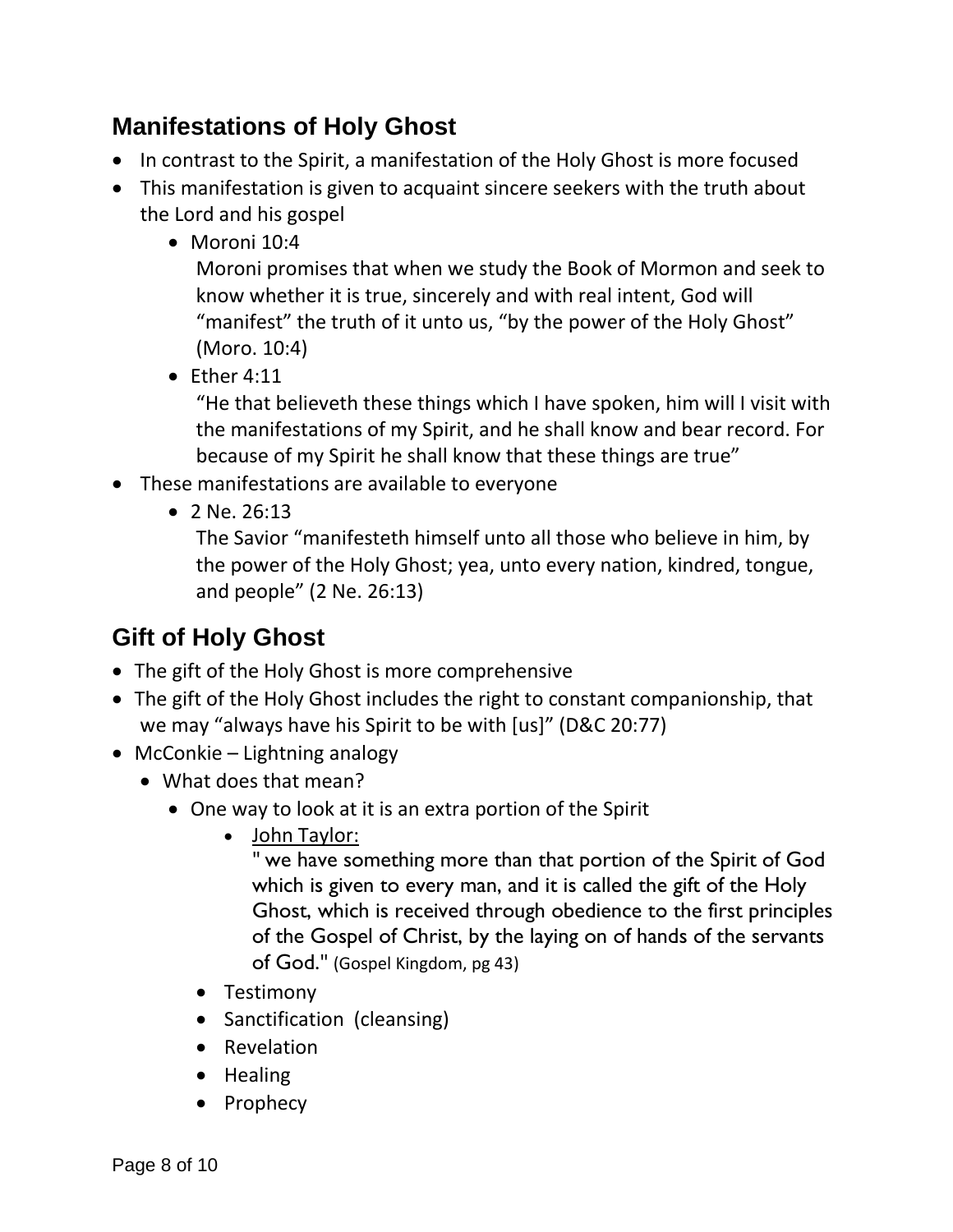- Be edified
- Be comforted
- Through the greater endowment of the Light of Christ the Holy Ghost conveys to the Saints the gifts of the Spirit

# <span id="page-8-0"></span>**Holy Ghost uses the Light of Christ**

• Joseph Fielding Smith:

"The person of the Holy Ghost can work through the Spirit of Christ that permeates everything, or he can work by personal contacts." (Doctrines of Salvation, 1: 54.)

• Joseph Fielding Smith:

" President Joseph F. Smith has expressed it thus: "The Holy Ghost as a personage of Spirit can no more be omnipresent in person than can the Father or the Son, but by his intelligence, his knowledge, his power and influence, over and through the laws of nature, he is and can be omnipresent throughout all the works of God." Thus when it becomes necessary to speak to us, he is able to do so by acting through the other Spirit, that is, through the Light of Christ. " (Doctrines of Salvation, 1: 41.)

• Bruce R McConkie:

" The light of Christ is neither the Holy Ghost nor the gift of the Holy Ghost; but that member of the Godhead, because he along with the Father and the Son is God, uses the light of Christ for his purposes." (A New Witness for the Articles of Faith, pg 258.)

## <span id="page-8-1"></span>**Our access to the Spirit**

- Obedience
	- D&C 121:37

"powers of heaven cannot be controlled nor handled only upon the principles of righteousness."

• William Bradford:

"No one can have access to The Spirit unless he is obedient." (The Spirit)

- The Holy Ghost
	- Controls access to the Spirit
	- William Bradford:

"The Holy Ghost is that "Guard", to see that God's children, through obedience, can have access to the Spirit through the Holy Ghost. All access to The Spirit comes through the Holy Ghost - without him is nothing learned. If we are obedient to the laws which govern our access to